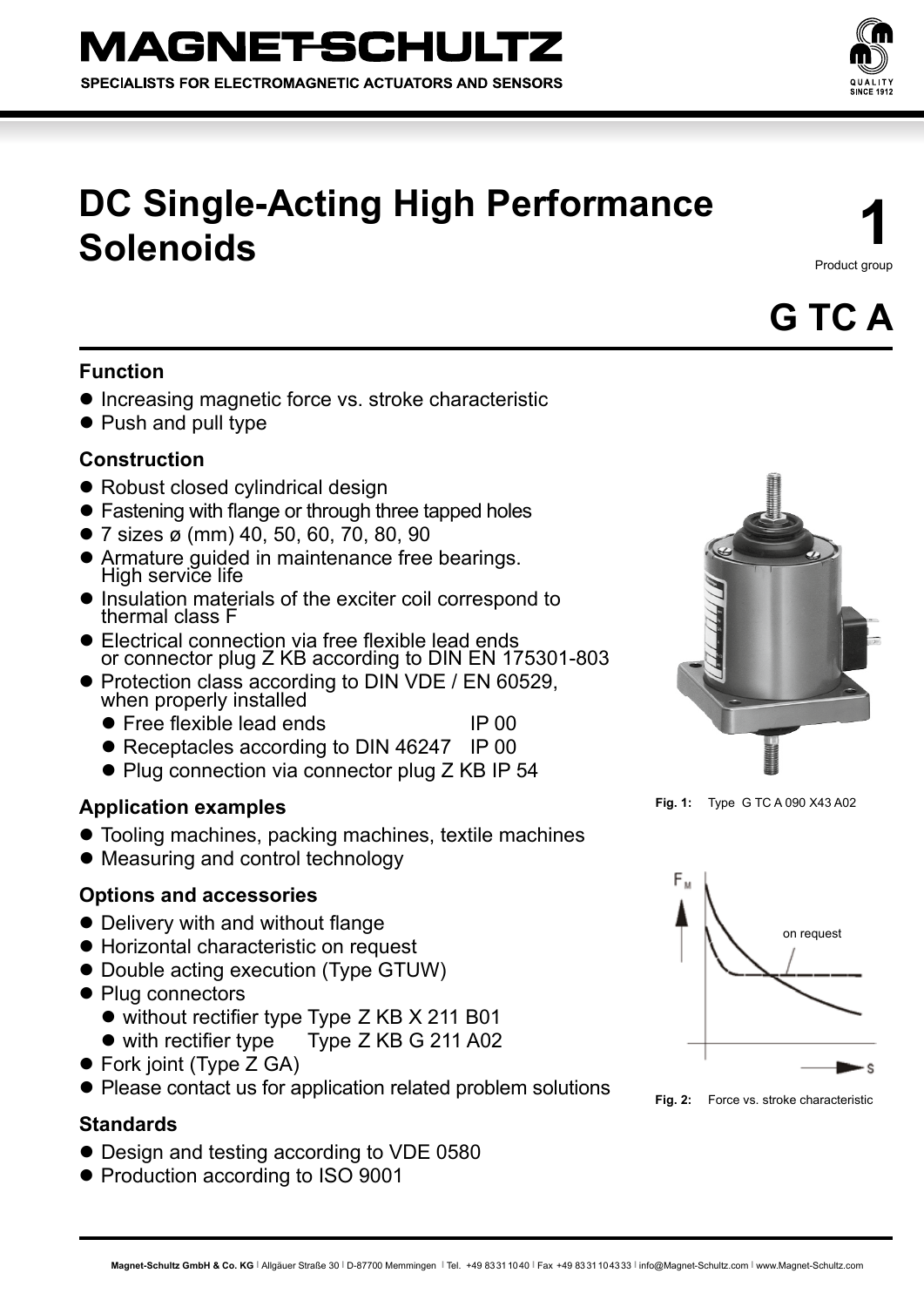

# **Technical data**

| <b>GTCA</b>                                                       |       | 40                           |       |                            |      | 50    |                            |                       |      |        |       |
|-------------------------------------------------------------------|-------|------------------------------|-------|----------------------------|------|-------|----------------------------|-----------------------|------|--------|-------|
| Operating mode                                                    |       | S1 100% S3 40% S3 25% S3 15% |       |                            |      | S3 5% |                            | S1 100% S3 40% S3 25% |      | S3 15% | S3 5% |
| Stroke s                                                          | (mm)  |                              |       | Magnetic force $F_{M}$ (N) |      |       | Magnetic force $F_{M}$ (N) |                       |      |        |       |
|                                                                   | 0     | 38                           | 60    | 70                         | 82   | 124   | 100                        | 144                   | 180  | 207    | 278   |
|                                                                   | 2     | 12,6                         | 21    | 27,5                       | 34   | 58    | 28                         | 46                    | 63   | 77     | 121   |
|                                                                   | 3     | 11,2                         | 19,6  | 24,5                       | 30   | 55    | 23                         | 39                    | 54   | 67     | 107   |
|                                                                   | 4     | 10                           | 18    | 22,5                       | 28,5 | 53    | 21                         | 36                    | 50   | 63     | 102   |
|                                                                   | 5     | 9                            | 16,5  | 21                         | 26,5 | 51    | 20                         | 33                    | 47   | 59     | 97    |
|                                                                   | 6     | 7,7                          | 15,5  | 19,5                       | 25,5 | 48    | 18                         | 31                    | 44   | 56     | 94    |
|                                                                   | 8     | 6                            | 13    | 17,5                       | 22   | 44    | 16                         | 27                    | 39   | 49     | 86    |
|                                                                   | 10    |                              |       |                            |      |       | 14                         | 24                    | 36   | 46     | 82    |
| Rated work A <sub>N</sub>                                         | (Ncm) | 4,8                          | 10,4  | 14                         | 17,6 | 35,2  | 14                         | 24                    | 36   | 46     | 82    |
| Rated power P <sub>20</sub>                                       | (W)   | 12,9                         | 28    | 41                         | 53   | 156   | 16,5                       | 34                    | 60   | 100    | 270   |
| Operating frequency S <sub>h</sub>                                | (1/h) | 19000                        | 15000 | 10000                      | 6500 | 2400  | 15000                      | 12000                 | 8000 | 5300   | 2000  |
| Actuation time t <sub>1</sub>                                     | (ms)  | 102                          | 94    | 90                         | 82   | 73    | 128                        | 117                   | 112  | 101    | 90    |
| Fall time t <sub>2</sub>                                          | (ms)  | 85                           | 70    | 63                         | 56   | 51    | 101                        | 83                    | 75   | 66     | 60    |
| Time constant t                                                   | (ms)  |                              |       |                            |      |       |                            |                       |      |        |       |
| * Armature in stroke start position                               | 7     |                              |       |                            |      | 15    |                            |                       |      |        |       |
| * Armature in stroke end position                                 | 18    |                              |       |                            |      | 18    |                            |                       |      |        |       |
| Inductance L = $\tau$ <b>R</b> ( $\tau$ <b>10</b> <sup>-3</sup> ) |       |                              |       |                            |      |       |                            |                       |      |        |       |
| Armature weight m <sub>a</sub>                                    | (kg)  |                              | 0,08  |                            |      |       | 0,12                       |                       |      |        |       |
| Solenoid weight m <sub>M</sub>                                    | (kg)  |                              | 0,38  |                            |      |       | 0,74                       |                       |      |        |       |
|                                                                   |       |                              |       |                            |      |       |                            |                       |      |        |       |

| <b>GTCA</b>                                                       | 60    |                              |      |                            |      | 70    |                            |                       |      |        |        |
|-------------------------------------------------------------------|-------|------------------------------|------|----------------------------|------|-------|----------------------------|-----------------------|------|--------|--------|
| Operating mode                                                    |       | S1 100% S3 40% S3 25% S3 15% |      |                            |      | S3 5% |                            | S1 100% S3 40% S3 25% |      | S3 15% | S3 5%* |
| Stroke <sub>s</sub>                                               | (mm)  |                              |      | Magnetic force $F_{M}$ (N) |      |       | Magnetic force $F_{M}$ (N) |                       |      |        |        |
|                                                                   | 0     | 150                          | 200  | 228                        | 257  | 378   | 196                        | 264                   | 320  | 355    | 480    |
|                                                                   | 2     | 54                           | 89   | 107                        | 126  | 200   | 85                         | 130                   | 164  | 183    | 264    |
|                                                                   | 3     | 48                           | 78   | 95                         | 114  | 186   | 73                         | 109                   | 138  | 159    | 245    |
|                                                                   | 4     | 43                           | 71   | 87                         | 105  | 178   | 68                         | 102                   | 132  | 154    | 236    |
|                                                                   | 5     | 40                           | 67   | 81                         | 99   | 175   | 66                         | 100                   | 130  | 151    | 233    |
|                                                                   | 6     | 38                           | 62   | 76                         | 93   | 172   | 59                         | 94                    | 125  | 147    | 229    |
|                                                                   | 8     | 32                           | 55   | 69                         | 85   | 167   | 52                         | 86                    | 117  | 137    | 220    |
|                                                                   | 10    | 29                           | 51   | 64                         | 79   | 156   | 45                         | 75                    | 105  | 126    | 214    |
|                                                                   | 12    | 26                           | 46   | 58                         | 73   | 150   | 38                         | 68                    | 95   | 116    | 207    |
|                                                                   | 15    |                              |      |                            |      |       | 28                         | 54                    | 81   | 101    | 193    |
| Rated work A <sub>N</sub>                                         | (Ncm) | 31,2                         | 55,2 | 69,6                       | 87,6 | 180   | 42                         | 81                    | 121  | 151    | 290    |
| Rated power $P_{20}$                                              | (W)   | 26                           | 54   | 77                         | 107  | 377   | 33                         | 66                    | 118  | 142    | 384    |
| Operating frequency S <sub>h</sub>                                | (1/h) | 12000                        | 9700 | 6400                       | 4200 | 1600  | 10000                      | 7900                  | 5200 | 3500   | 1400   |
| Actuation time t <sub>1</sub>                                     | (ms)  | 163                          | 148  | 140                        | 126  | 112   | 203                        | 181                   | 171  | 152    | 122    |
| Fall time t <sub>2</sub>                                          | (ms)  | 138                          | 112  | 101                        | 79   | 82    | 148                        | 119                   | 107  | 95     | 87     |
| Time constant t<br>(ms)                                           |       |                              |      |                            |      |       |                            |                       |      |        |        |
| * Armature in stroke start position                               | 23    |                              |      |                            |      | 31    |                            |                       |      |        |        |
| * Armature in stroke end position                                 | 33    |                              |      |                            | 35   |       |                            |                       |      |        |        |
| Inductance L = $\tau$ <b>R</b> ( $\tau$ <b>10</b> <sup>-3</sup> ) |       |                              |      |                            |      |       |                            |                       |      |        |        |
| Armature weight m <sub>A</sub>                                    | (kg)  |                              |      | 0,23                       |      |       |                            |                       | 0,34 |        |        |
| Solenoid weight $m_{M}$                                           | (kg)  |                              |      | 1,26                       |      |       |                            |                       | 2    |        |        |

By edition of the present list, all former unit lists lose their validity especially regarding performance ratings. Illustrations without guarantee – modifications and supply availability reserved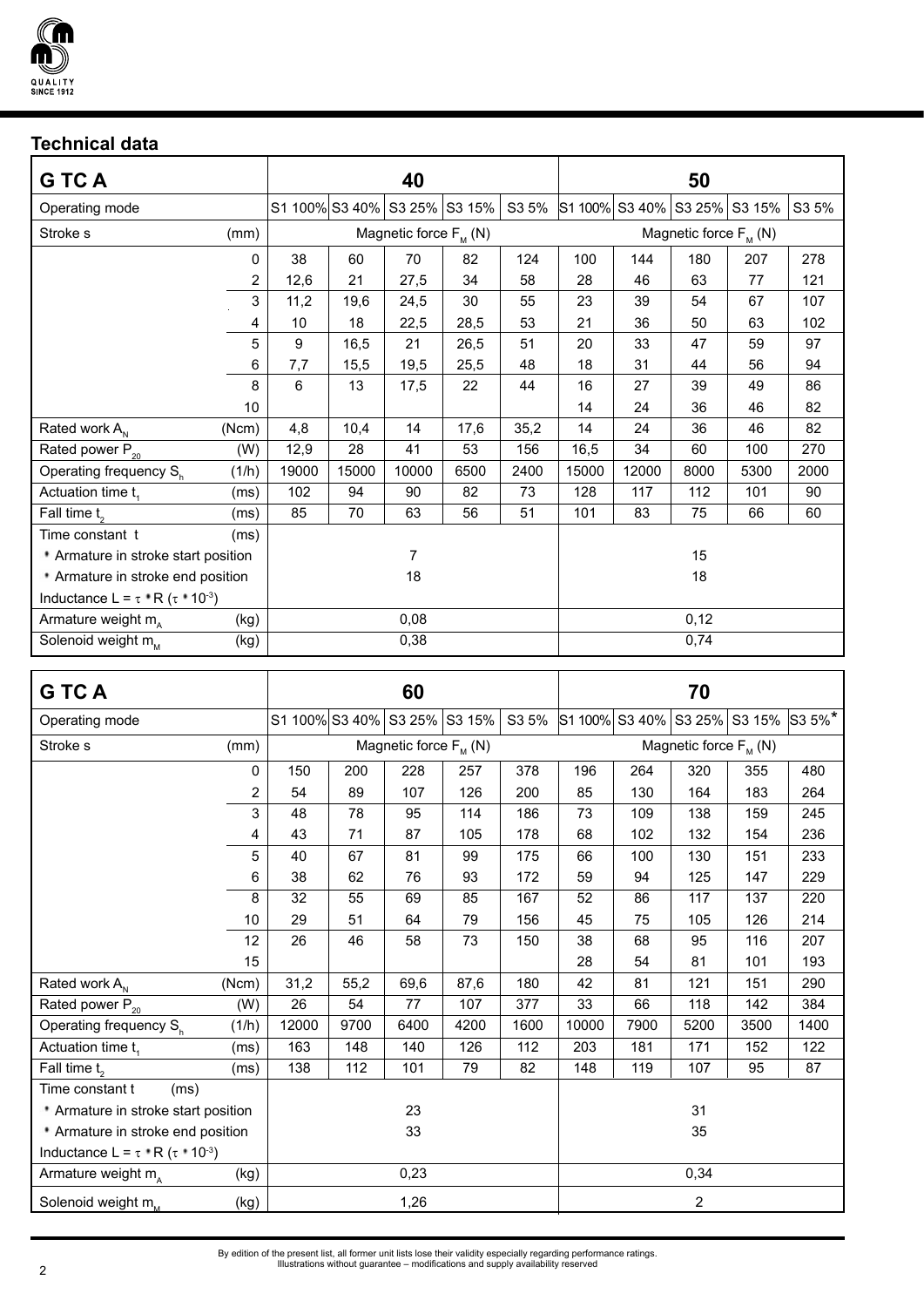

| <b>GTCA</b>                                                       |             |                                     | 80   |                            |      |      |                            | 90   |      |                                     |     |  |  |
|-------------------------------------------------------------------|-------------|-------------------------------------|------|----------------------------|------|------|----------------------------|------|------|-------------------------------------|-----|--|--|
| Operating mode                                                    |             | S1 100% S3 40% S3 25% S3 15% S3 5%* |      |                            |      |      |                            |      |      | S1 100% S3 40% S3 25% S3 15% S3 5%* |     |  |  |
| Stroke <sub>s</sub>                                               | (mm)        |                                     |      | Magnetic force $F_{M}$ (N) |      |      | Magnetic force $F_{M}$ (N) |      |      |                                     |     |  |  |
|                                                                   | $\mathbf 0$ | 185                                 | 268  | 315                        | 366  | 505  | 223                        | 300  | 344  | 433                                 | 630 |  |  |
|                                                                   | 5           | 72                                  | 109  | 134                        | 164  | 263  | 116                        | 166  | 193  | 230                                 | 360 |  |  |
|                                                                   | 10          | 59                                  | 96   | 120                        | 147  | 236  | 102                        | 160  | 182  | 215                                 | 335 |  |  |
|                                                                   | 15          | 42                                  | 78   | 104                        | 134  | 224  | 87                         | 148  | 175  | 212                                 | 324 |  |  |
|                                                                   | 20          | 29                                  | 60   | 83                         | 113  | 220  | 64                         | 130  | 162  | 206                                 | 330 |  |  |
|                                                                   | 25          |                                     |      |                            |      |      | 46                         | 102  | 134  | 188                                 | 330 |  |  |
| Rated work A <sub>N</sub>                                         | (Ncm)       | 58                                  | 120  | 166                        | 226  | 440  | 115                        | 255  | 335  | 470                                 | 810 |  |  |
| Rated power $P_{20}$                                              | (W)         | 31                                  | 71   | 119                        | 185  | 588  | 51                         | 131  | 202  | 318                                 | 823 |  |  |
| Operating frequency S <sub>n</sub>                                | (1/h)       | 9000                                | 7100 | 4700                       | 3200 | 1200 | 6800                       | 4700 | 3200 | 2200                                | 800 |  |  |
| Actuation time t                                                  | (ms)        | 230                                 | 202  | 189                        | 166  | 145  | 350                        | 302  | 280  | 243                                 | 208 |  |  |
| Fall time t <sub>2</sub>                                          | (ms)        | 166                                 | 132  | 118                        | 105  | 95   | 182                        | 142  | 127  | 113                                 | 101 |  |  |
| Time constant t                                                   | (ms)        |                                     |      |                            |      |      |                            |      |      |                                     |     |  |  |
| * Armature in stroke start position                               | 35          |                                     |      |                            |      | 38   |                            |      |      |                                     |     |  |  |
| * Armature in stroke end position                                 | 30          |                                     |      |                            | 38   |      |                            |      |      |                                     |     |  |  |
| Inductance L = $\tau$ <b>R</b> ( $\tau$ <b>10</b> <sup>-3</sup> ) |             |                                     |      |                            |      |      |                            |      |      |                                     |     |  |  |
| Armature weight m <sub>a</sub>                                    | (kg)        |                                     |      | 0,46                       |      |      |                            |      | 0,8  |                                     |     |  |  |
| Solenoid weight m <sub>M</sub>                                    | (kg)        |                                     | 2,85 |                            |      |      | 4,5                        |      |      |                                     |     |  |  |

| <b>GTCA</b>                                                       |       |                               |      | 100                        |      |        |  |
|-------------------------------------------------------------------|-------|-------------------------------|------|----------------------------|------|--------|--|
| Operating mode                                                    |       | S1 100% S3 40% S3 25% S3 15%* |      |                            |      | S3 5%* |  |
| Stroke s                                                          | (mm)  |                               |      | Magnetic force $F_{M}$ (N) |      |        |  |
|                                                                   | 0     | 353                           | 490  | 610                        | 800  | 1060   |  |
|                                                                   | 5     | 138                           | 190  | 240                        | 315  | 480    |  |
|                                                                   | 10    | 129                           | 180  | 230                        | 295  | 440    |  |
|                                                                   | 15    | 118                           | 175  | 224                        | 288  | 432    |  |
|                                                                   | 20    | 107                           | 163  | 215                        | 288  | 440    |  |
|                                                                   | 25    | 93                            | 156  | 212                        | 288  | 460    |  |
|                                                                   | 30    | 74                            | 138  | 200                        | 286  | 470    |  |
| Rated work A <sub>N</sub>                                         | (Ncm) | 222                           | 414  | 600                        | 858  | 1296   |  |
| Rated power P <sub>20</sub>                                       | (W)   | 69                            | 125  | 198                        | 403  | 855    |  |
| Operating frequency S <sub>h</sub>                                | (1/h) | 5700                          | 4200 | 2900                       | 2000 | 800    |  |
| Actuation time t,                                                 | (ms)  | 400                           | 337  | 306                        | 262  | 226    |  |
| Fall time t <sub>2</sub>                                          | (ms)  | 230                           | 175  | 156                        | 139  | 121    |  |
| Time constant t                                                   | (ms)  |                               |      |                            |      |        |  |
| * Armature in stroke start position                               | 52    |                               |      |                            |      |        |  |
| * Armature in stroke end position                                 | 45    |                               |      |                            |      |        |  |
| Inductance L = $\tau$ <b>R</b> ( $\tau$ <b>10</b> <sup>-3</sup> ) |       |                               |      |                            |      |        |  |
| Armature weight m <sub>a</sub>                                    | 1,15  |                               |      |                            |      |        |  |
| Solenoid weight m <sub>M</sub>                                    | (kg)  |                               |      | 6,4                        |      |        |  |

\* For versions with connector plug, **not** available in rated voltage 24 V due to max. current load of 16 A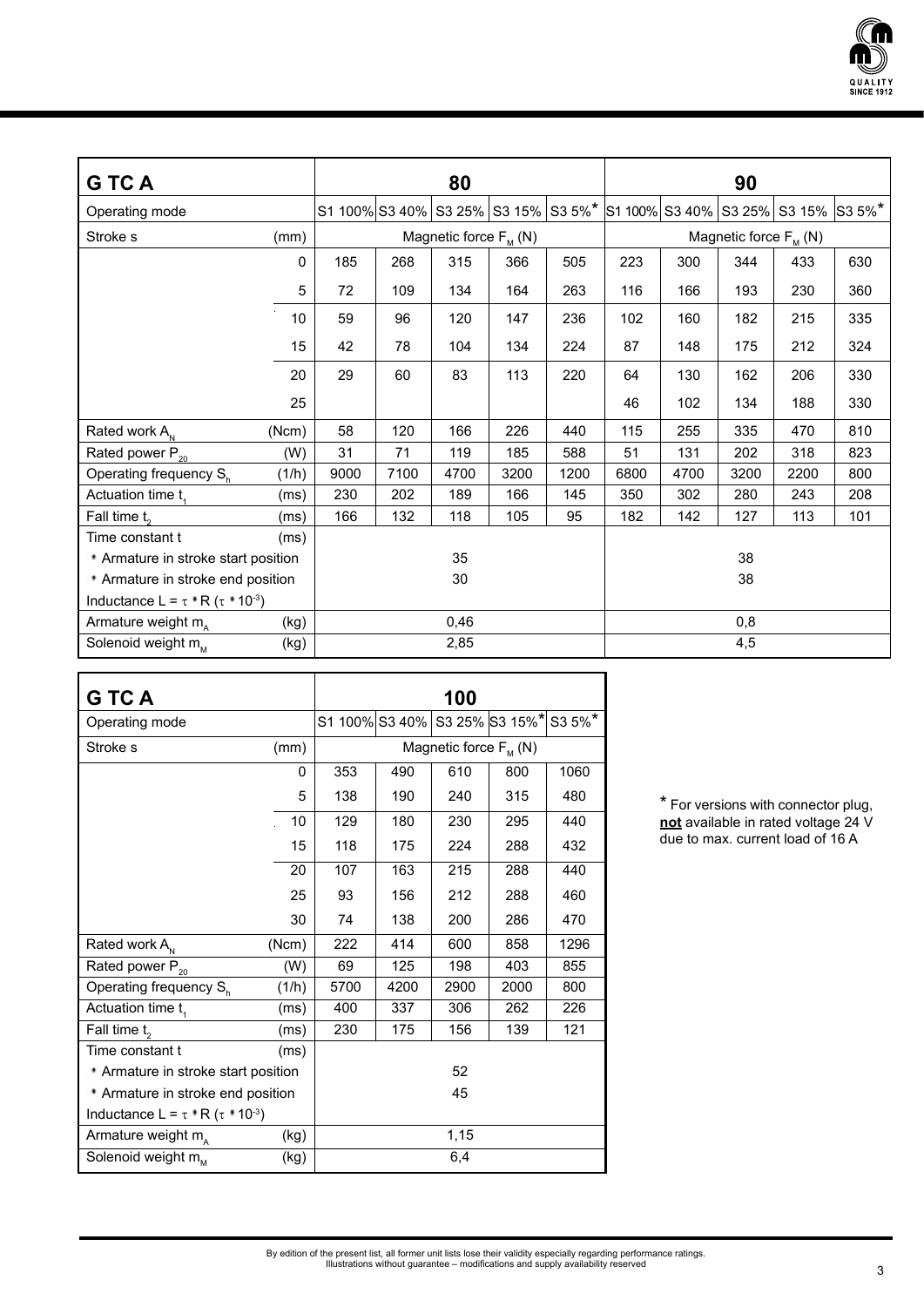

#### **Note on the application of series G TC A via rectifier**

A connection to the AC network is possible when using a rectifier installed in

cable plug Z KB G (part list Z KB X / Z KB G / Z KC X / Z KC G)

It is necessary to ensure that the AC networks are largely free of voltage peaks. If bigger inductances and capacities are switches very close to the devices, it must be ensured that these voltage peaks are rendered ineffective by suitable switching means (throttle resp. bond-pass filters).

#### **Note on the tables**

The magnetic force values stated in the tables refer to series G TC A ... X 43 A01 with 90 % rated voltage and the normal operation condition. This was determined according to VDE 0580 § 35 on a poor heat conducting base.

For versions without flange the indicated magnetic force values are understood for assembly on heat conducting base.

For other rated voltages deviations of the magnetic force may occur. The magnetic force values may deviate by approx. ± 10 % due to natural dispersion.

For versions with connector plug (G TC A ...X43 A01/A02) is has to be ensured that the max. admissible rated current is 16 A. The rated current is calculated from the rated voltage and the rated power P20 indicated on page 2 in the tables:

Example :

Rated voltage: 12V Rated power GTCA 100 5%ED: 855W Calculation of the rated current:

$$
I_{20} = \frac{U_{N}}{P_{20}} = \frac{855W}{12V} = 71,25 A
$$

In this case the current admissible for the mating connector is exeeded, it must be switched to a version with free lead ends.

The normal operating condition is based on:

- a) Rated voltage  $= 24 V$
- b) Operating mode S1 (100 %)
- c) Reference temperature 35° C

#### **Rated voltage**

Rated voltage is = 24 V. For versions with connector, the exciter coil can be adjusted to a rated voltage of max.  $=$  250 V on request.

The devices with free lead ends GTCA … (fig. 5/6) comply with protection class III. Electrical equipment of protection class III may be only connected to low voltage systems (PELV, SELV)(IEC 60364-4-4-41). The design limit of the equipment is a rated voltage not higher than 120 V (EN 61140:2002) with DC. On request we are pleased to check to what extent the delivery of higher rated voltages is possible as special solutions by agreement.

**Information and remarks concerning European directives**  can be taken from the correspondent information sheet which is available under Produktinfo.Magnet-Schultz.com.

#### **Note on the RoHS Directive**

The devices presented in this document do not fall into the scope of RoHS Directive and to our knowledge they do not become part of products which fall into this scope. In case of surfaces zinc coating with yellow chromating and zinc iron with black chromating separate agreements are necessary for applications within the scope of RoHS.

**Please make sure that the described devices are suitable for your application. Supplementary information concerning its proper installation can be taken also from the –Technical Explanation, the effective DIN VDE0580 as well as the relevant specifications.**

This part list is a document for technically qualified personnel.

The present publication is for informational purposes only and shall not be construed as mandatory illustration of the products unless otherwise confirmed expressively.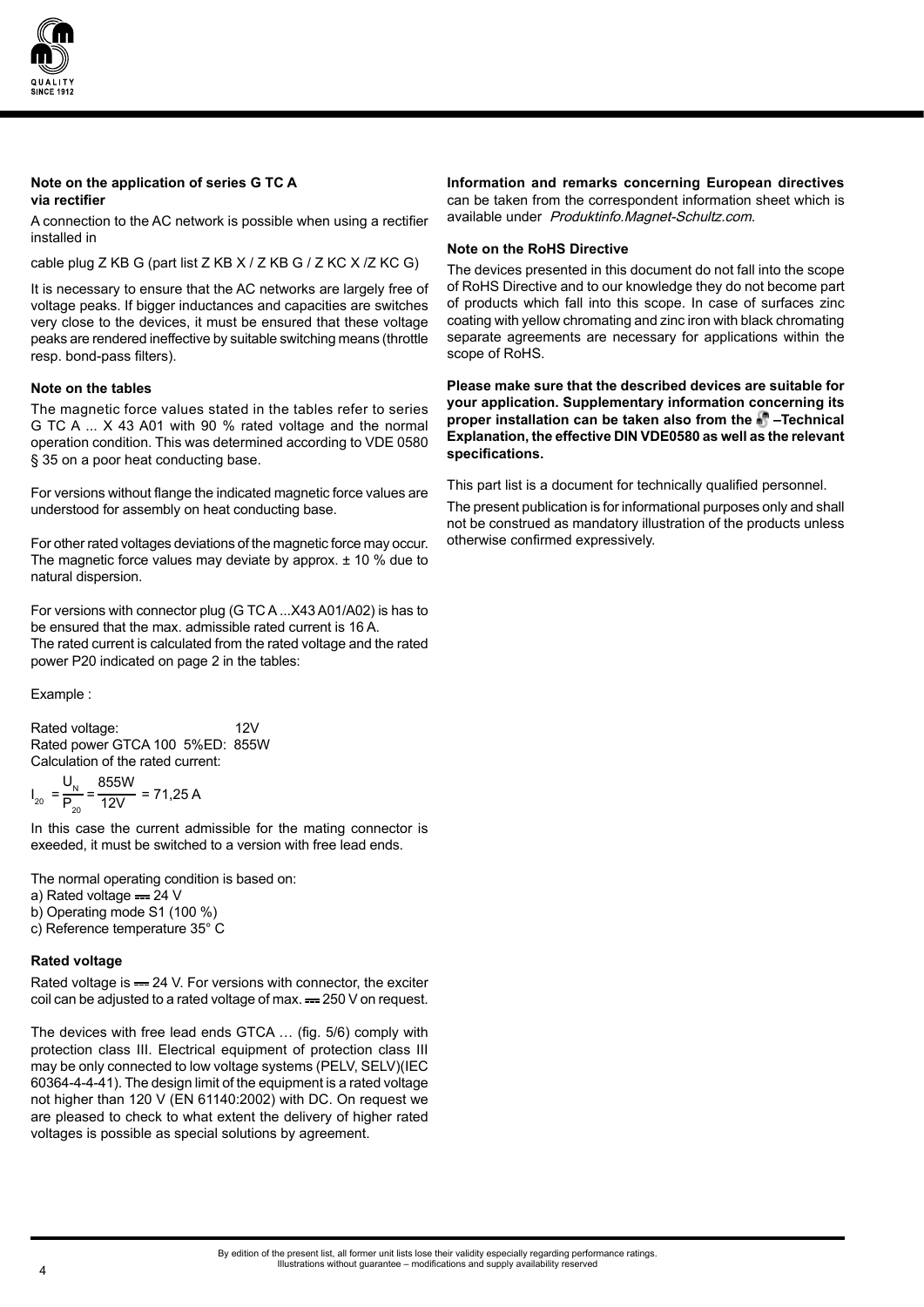

\*plug connector Z KB on request

 $\frac{1803}{2}$ 

Plug DIN EN 175

plug connector Z KB on request

# **Dimensional drawings**

| <b>GTCA</b>                          |                |       |                  |                  |                |                              |      |
|--------------------------------------|----------------|-------|------------------|------------------|----------------|------------------------------|------|
| Size                                 | 40             | 50    | 60               | 70               | 80             | 90                           | 100  |
|                                      |                |       |                  | Dimensions in mm |                |                              |      |
| a1                                   | 50             | 60    | 70               | 80               | 90             | 100                          | 110  |
| a2                                   | 7              | 11,5  | 12               | 14               | 14             | 16                           | 20   |
| d1                                   | 40             | 50    | 60               | 70               | 80             | 90                           | 100  |
| d2                                   | 22             | 25    | 32               | 38               | 42             | 52                           | 58   |
| d3                                   | 24             | 27    | 34               | 40               | 44             | 54                           | 60   |
| d4                                   | M <sub>5</sub> | M5    | M6               | M8               | M10            | M12                          | M12  |
| d5                                   | 4,8            | 5,8   | 5,8              | 7                | 9,5            | 9,5                          | 11,5 |
| d6                                   | M3             | M4    | M <sub>5</sub>   | M5               | M6             | M6                           | M8   |
| d7                                   | 20             | 23    | 28               | 32               | 35             | 42                           | 48   |
| d8                                   | 24             | 28    | 34               | 38               | 45             | 52                           | 56   |
| d9                                   | 25             | 28    | 35,5             | 40               | 44             | 54                           | 58   |
| е                                    | 38             | 46    | 54               | 62               | 72             | 80                           | 88   |
| f                                    | 3              | 3     | 2,5              | 5                | 5              | 5                            | 5    |
| h1                                   | 51,5           | 61,5  | $71,5^{\pm 1,5}$ | $81,5^{\pm 1,5}$ |                | 91,5±1,5 101,5±1,5 111,5±1,5 |      |
| k                                    | 30             | 34    | 45               | 52               | 62             | 68                           | 76   |
| 11                                   | 45             | 55    | 65               | 74               | 79             | 93                           | 110  |
| 12                                   | 50             | 64,5  | 74,5             | 85               | 90             | 105                          | 125  |
| 14                                   | 60,5           | 80    | 92               | 104,5            | 115            | 135                          | 159  |
| 15                                   | 29             | 30    | 33               | 39               | 50             | 60                           | 61   |
| 16                                   | 37             | 40    | 45               | 54               | 70             | 85                           | 91   |
| $\overline{7}$                       | 32             | 30,5  | 35,5             | 43               | 59             | 73                           | 76   |
| 19                                   | 15             | 16    | 16,4             | 23,5             | 32             | 37,5                         | 37,5 |
| 110                                  | 15             | 15    | 18               | 20               | 30             | 40                           | 40   |
| 111                                  | 111            | 125   | 143              | 167              | 199            | 238                          | 262  |
| 112                                  | 7              | 10,5  | 12,5             | 15,5             | 21             | 26                           | 31   |
| 113                                  | 4,5            | 10    | 10               | 12               | 13             | 15                           | 19   |
| 114                                  | 4              | 4     | 4                | 5                | 5              | 5                            | 6    |
| 115                                  | 150            | 150   | 200              | 200              | 200            | 200                          | 250  |
| 116                                  | $_{0,5}$       | 0,5   | 0,5              | 1                | 2              | 3                            | 4    |
| 117                                  | 121,5          | 140,5 | 160,5            | 186,5            | 224            | 268                          | 296  |
| s                                    | 8              | 10    | 12               | 15               | 20             | 25                           | 30   |
| SW                                   | 4,5            | 4,5   | 3                | 7                | 9              | 10                           | 10   |
| $1)$ t1                              | 4              | 5     | 6                | 6                | 8              | 8                            | 11   |
| $1)$ t <sub>2</sub>                  | 9              | 9     | 8                | 10               | 13             | 15                           | 13   |
| Fork<br>end<br>Z GA K*               | 50             | 50    | 60               | 80               | 100            | 120                          | 120  |
| Screw<br><b>Tightening</b><br>moment | M <sub>3</sub> | M4    | M <sub>5</sub>   | M <sub>5</sub>   | M <sub>6</sub> | M <sub>6</sub>               | M8   |
| (Nm)                                 | 1,6            | 2,3   | 4,4              | 4,4              | 7,7            | 7,7                          | 18,5 |

\* see part list **Z GA**

<sup>1)</sup> Please do not exceed the thread depth  $t_1$  and  $t_2$  as this may cause a damage of the coil.







**Fig. 5:** G TC A 040 **X20 A01** to G TC A 100 **X20 A01**

**Fig. 7:** G TC A 040 **X43 A01** to G TC A 100 **X43 A01** \* see part list Z KB







 $\ddot{\sigma}$  $\Phi$ Ë

**Fig. 6:** G TC A 040 **X20 A02** to G TC A 100 **X20 A02** (missing dimensions see fig. 5)

**Fig. 8:** G TC A 040 **X43 A02** to G TC A 100 **X43 A02** (missing dimensions see fig. 7)

By edition of the present list, all former unit lists lose their validity especially regarding performance ratings. Illustrations without guarantee – modifications and supply availability reserved